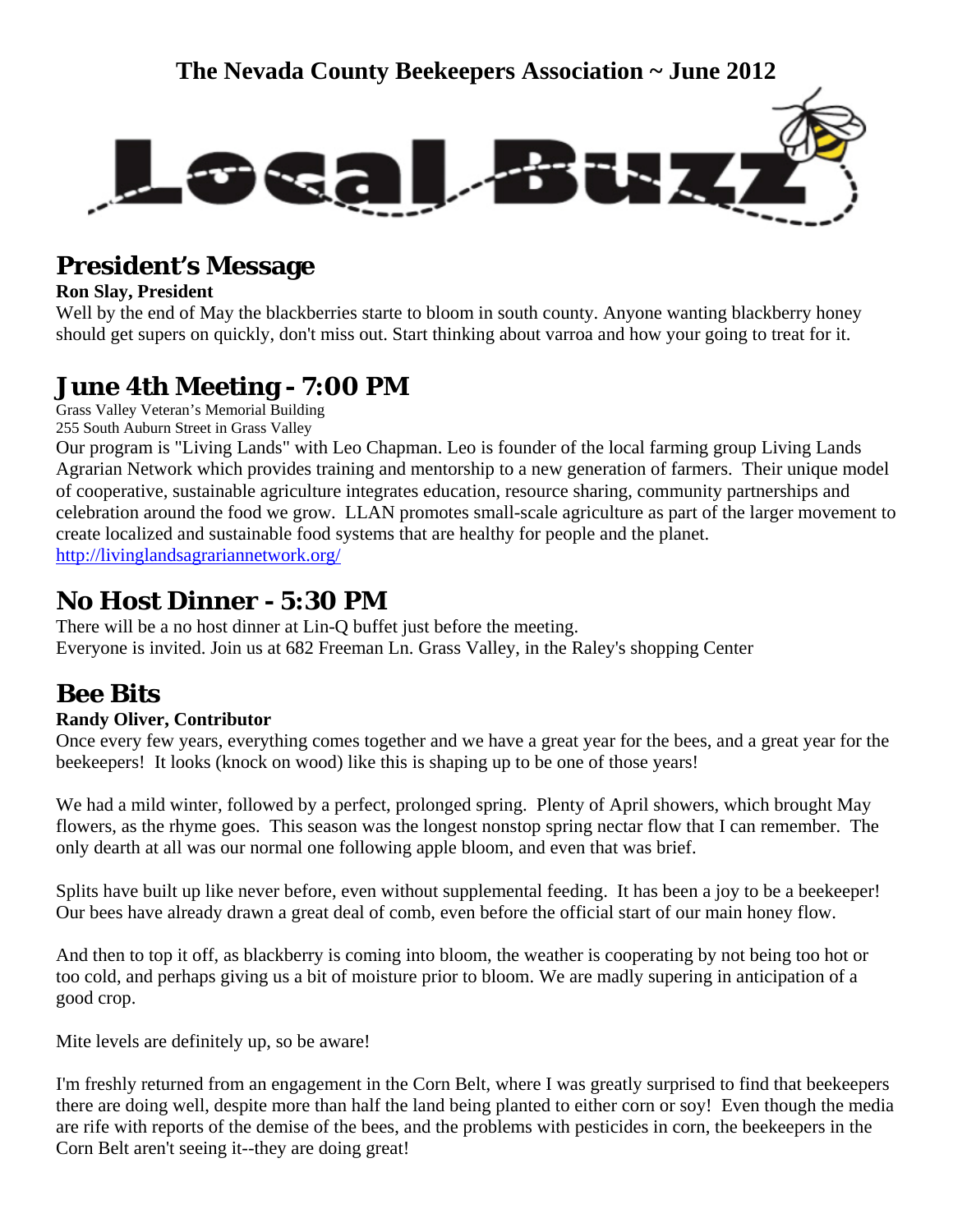I met one beekeeper who has been making 300-400 lb crops of honey per hive, and hasn't used any mite treatments in three years! Some of these guys are an inspiration, and are practicing beekeeping in a way that I aspire to!

# **May Minutes**

#### **Jack Meeks, Secretary**

Pres Rob Slay opened with O&A: After a swarm, the old hive will be queenless until the virgin queen starts laying. Bees will clean centers of brood frames and store pollen and honey outside, indicating that the new queen will begin laying there.

To hive bees from an old tree or the walls of a house, all the old bees must be removed with a one-way cone, the returning foragers provided with a super and a good queen until the old nest and queen dies out. This may take weeks. Then the cone removed to allow the old honey to be robbed out.

Blackberries will flower in June. Adding a honey super depends on 1) the hive is heavy, 2) all the frames are covered, 3) new white wax is building on top of the frames.

Varroa population lags behind bees until midsummer, which is when varroa must be controlled, or the hive will decline and die out in autumn, when winter brood starts. Fall feeding before winter weather also helps survival. Our program was "Colony Health" presented by Randy Oliver.

### **Library**

Anyone interested in setting NCBA library policy please email Randy [randy@randyoliver.com](mailto:randy@randyoliver.com)

## **Swarms Wanted**

Now buying swarms at \$10 per pound, delivere[d](mailto:randy@randyoliver.com) to my place. A large swarm can weigh over 10 pounds. Contact Randy Oliver, [randy@randyoliver.com](mailto:randy@randyoliver.com)

## **Healthy Bees & Environmentally Friendly Varroa Control**

### **Thursday, June 14th at 7:pm at THE CEDAR RIDGE Y, NEXT DOOR TO ZUMBA 13479 Colfax Highway, Grass Valley.**

A to Z Supplies will be hosting Janet Brisson. Janet's program "Healthy Bees & Environmentally Friendly Varroa Control" will discuss how to monitor and manage your hives, bees and varroa mites using screened bottom boards, powdered sugar, drone brood manipulations and natural (small) cell beekeeping. If you haven't seen it before at our club meetings, this is a must see program at the most important time to dust your bees with powdered sugar after pulling off your honey from your blackberry flow.

Janet Brisson and her husband Mike have been a self-sufficient family and organic farmers for over 30 years. In 1995 they were forced to become hobbyist beekeepers due to lack of pollination as bees were losing their fight against the insidious Varroa mites. Horrified to discover that even the most organic-minded beekeepers were driven to use some type of chemical to save their bees, the Brisson' researched and started building and using screened bottom boards along with intensive drone brood management to reduce their chemical use. After 8 years and various adaptations of SBB's, they re-discovered using powdered sugar as an effective way of detaching Varroa mites and have been chemical free since the beginning of 2005. One final modification of their screened bottom board to make using powdered sugar easy, the Brisson' developed their product, the Country Rubes Combo Screened Bottom Board which A to Z Supplies carry in their store in Rough & Ready. This is a free program.

Please call Janet at 530-913-2724 or email at <mailto:rubes@countryrubes.com>with any questions.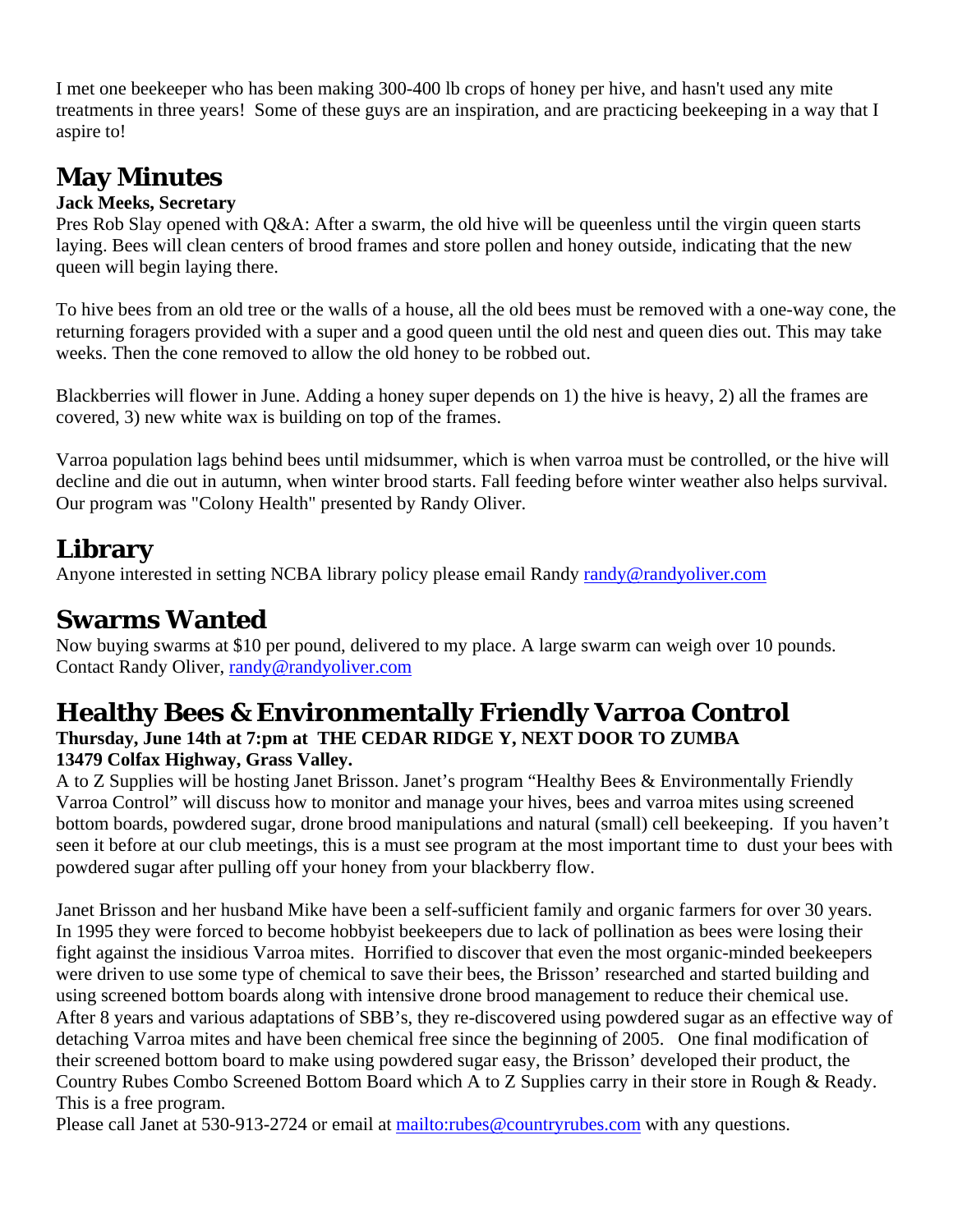### **Country Rubes Combo Screened Bottom Boards**

Special NCBA Club Price! Call Janet for details. 530- 913-2724 or [rubes@countryrubes.com](mailto:rubes@countryrubes.com)

## **Club Membership**

#### **Janet Brisson, Treasurer**

If you are a new member and want to sign up but can't make it to the meeting, you can sign up on line at NCBEES.net.

You can always mail your dues. \$20.00 (includes newsletter through mail) or \$15.00 (include newsletter through email) NCBA c/o Janet Brisson 2093 Dog Bar Road Grass Valley, CA 95949

Help us reduce paper and mailing costs, get your newsletters electronically and your family membership fee is reduce from \$20 to \$15.

Email Janet at [rubes@countryrubes.com](mailto:rubes@countryrubes.com)

### **Honey Extraction House**

A to Z Supply has a honey extraction house available for rent. Equipment is provided and the room is heated and there's lots of hot water for clean up. For more information: 530.273.6608



M-F: 730 AM-530 PM SAT: 8 AM-5 PM **SUN: 9 AM-4 PM** Www.atozsupply.com sales@atozsupply.com



### **Sacramento Beekeeping Supplies**

- Complete line of all beekeeping supplies
- American dealer for Sheriff suits
- Gifts—bee themed children's wear, tableware, garden décor
- Books—children's beekeeping, homemade cosmetics, candles
- Beeswax candles, molds, waxes, dyes, scents, and wicks
- Honeycomb sheets for rolling candles—35 colors

2110 X Street, Sacramento, CA 95818 (916) 451-2337 fax (916) 451-7008 Webpage at [www.sacramentobeekeeping.com/](http://www.sacramentobeekeeping.com/) email:[info@sacramentobeekeeping.com](mailto:%20info@sacramentobeekeeping.com) Open Tuesday through Saturday 10:00 – 5:30 Mail Orders Receive Quick Service

## **Bee World**

#### **Diane Benton, Contributor**

Ever go on Craigslist and type the word "bee" in the search field? I like to do this in the fall time to see what other people are selling their honey for. You never know when someone is retiring from the bee business and has listed all their hives for sale. I've even seen antique honey extractors for sale. That's how I found Bee World, located in North Highlands at  $6715 - 22<sup>nd</sup>$  St.

Ten frame bee hives can be too heavy for me to lift so I was excited they had 8 frame hives for sale. Bee world also has 10 frame hives, top covers, bottom boards and frames at prices that can't be beat. Call Val at 916-769- 4044 or Stephan at 916 717-8699. I usually call ahead to see what they have in stock then call them again when I arrive. Because they live near their shop, they've been able to meet me at 7:30 on a Sunday night as I was passing through Sacramento. Speak slowly and clearly when you call. English is their second language. They are originally from Moldova, a country located between Romania and Ukraine. Bee World rocks!